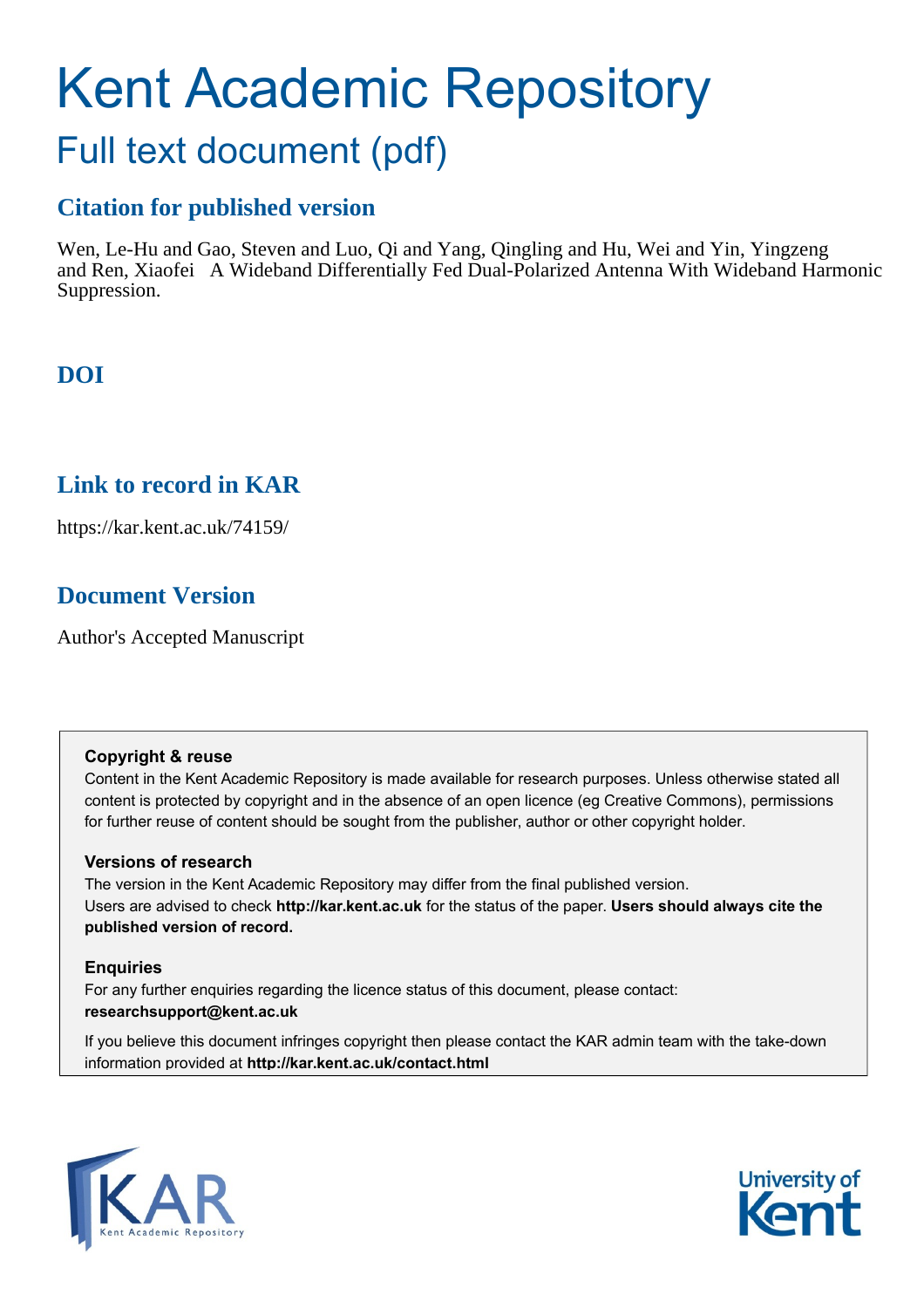## A Wideband Differentially Fed Dual-Polarized Antenna With Wideband Harmonic Suppression

Le-Hu Wen, Steven Gao, Qi Luo*,* Qingling Yang, Wei Hu, Yingzeng Yin, Xiaofei Ren, and Jian Wu

*Abstract***—A wideband differentially fed dual-polarized antenna with wideband harmonic suppression is presented. The radiating structure is composed of open slots, stair-shaped strips, and a square patch. To realize symmetrical radiation and low cross-polarization for orthogonal polarizations, eight open slots are etched on the four corners of the square patch. Stair-shaped strips are not only used to excite the open slots, but also introduce the monopole resonance. In addition, patch resonance is excited on the center square patch. To match these different resonances, shorted microstrip lines are utilized to achieve the wide impedance bandwidth. Moreover, compact stepped impedance resonators are elaborately introduced on the top of the patch to achieve wideband harmonic suppression without any increase of the antenna footprint. To verify the design method, the proposed antenna is designed, fabricated, and measured. Measured results demonstrate that the proposed antenna has the impedance bandwidth of 1.70-2.81 GHz for <-15 dB with high isolation of 39 dB. Moreover, wideband harmonic suppression is measured from 3 GHz to 9 GHz with the higher than -2.2 dB and the corresponding harmonic gain lower than - 5.3 dBi. In addition, stable gain of 7.2-7.9 dBi and beamwidth of 63-71º are achieved for base station applications.**

*Index Terms***—Broadband, differentially fed antenna, harmonic suppression, stepped impedance resonator.**

#### I. INTRODUCTION

Owing to the advantages of the reduced multi-path fading effect and the increased communication capacity, dual-polarized antennas have been widely applied in many wireless communication systems, such as base stations, satellites, radars, etc. With the fast development of these communication systems [1]-[2], higher requirements are put forward to guarantee the communication quality, including wide impedance bandwidth, high port isolation, low crosspolarization, and even high harmonic suppression. Recently, more and more differential devices and circuit systems are researched owing to their advantages of high common mode rejection and low noise level [3]. However, if the traditional single-ended antennas are utilized in the differential circuit systems, out-of-phase baluns or power dividers will be inserted, and additional insertion loss and impedance mismatching will be introduced. Therefore, it is necessary to directly research differentially fed antennas for these differential circuit systems.

To obtain wideband impedance bandwidth, many different techniques are utilized to design differentially fed patch antennas [4]-[11]. However, due to the low profile and planar configuration, patch antennas normally face the problem of limited bandwidth, which is difficult to meet the bandwidth requirement for base stations. Because of the wideband requirement for 2G/3G/4G base stations (1.7-2.7 GHz), dipoles are normally utilized to design

This work was supported in part by China Research Institute of Radiowave Propagation, in part by EPSRC grants EP/N032497/1 and EP/P015840/1, and in part by China Scholarship Council.

L.-H. Wen, S. Gao, Q. Luo, and Q. Yang are with the School of Engineering and Digital Arts, University of Kent, Canterbury, CT2 7NT, U.K. (e-mail: lw347@kent.ac.uk)

W. Hu and Y. Yin are with the National Key Laboratory of Antennas and Microwave Technology, Xidian University, Xian, 710071, China.

X. Ren and J. Wu are with the Innovation and Research Center, China Research Institute of Radiowave Propagation, Qingdao, 266107, China..

wideband dual-polarized antennas [12]-[18]. These antennas normally can meet the bandwidth requirement for base stations, including the low cross-polarization, stable gain and beamwidth. However, few of them consider the harmonic suppression of the base station antennas, which can reduce the efficiency of the power amplifiers in the transmitter, and cause serious electromagnetic interferences to the other wireless systems [19]. In addition, the undesired harmonic radiations can be received by the receiver, reduce the sensitivity of the receiver, and even congest the receiver with strong magnitude [20]. Therefore, it is necessary to develop wideband base station antennas with harmonic suppression characteristic.

In this communication, a wideband differentially fed dualpolarized antenna by using open slots, monopoles, and a square patch is presented with wideband harmonic suppression. Symmetrical eight open slots are etched on the four corners of the center square patch to realize symmetrical and low cross-polarized radiation. Stair-shaped strips are used to excite the open slots and also radiate as the monopoles. The center square patch not only introduces the patch resonance, but also leaves space for the newly incorporated function of harmonic suppression. Shorted microstrip lines are introduced to match these three different resonances with wide impedance bandwidth. To get wideband suppression to the harmonic radiation from the antenna, compact stepped impedance resonators are elaborately introduced on the top of the patch without any increase of the footprint of the antenna. The proposed antenna was finally designed, fabricated, and measured. Both the measured and simulated results prove that the proposed antenna has the impedance bandwidth of 1.70-2.81 GHz with very high isolation of 39 dB. Moreover, compared to the traditional designed base station antennas, wideband harmonic suppression from 3 GHz to 9 GHz is measured with the reflection coefficient higher than -2.2 dB and related undesired harmonic gain lower than -5.3 dBi. In addition, stable antenna gain and radiation patterns are achieved for base station applications.

#### II. DUAL-POLORIZED ANTENNA

#### *A. Antenna Configuration*

The configuration of the proposed dual-polarized antenna is shown in Fig. 1, which is composed of a square substrate printed with antenna radiator, four coaxial cables as the antenna differential feeds, and a square copper sheet as the antenna reflector. A low-cost substrate of Rogers 4003C with the relative dielectric permittivity of 3.55 and the thickness of 0.813 mm is used to fabricate the antenna. The length of the square reflector is 140 mm. Differential pairs of port 1, port 2, port 3, and port 4 are used to excite the dual-polarized antenna for  $\pm 45^\circ$  polarizations. To facilitate the calculation of the differentially driven antenna, the pair of single-ended port 1 and port 2 is defined as the differential port d1, and the pair of single-ended port 3 and port 4 is defined as the differential port d2. Accordingly, the S-parameters of the differentially driven antenna can be obtained by using the single-ended four-port S-parameters [3]. In addition, because the antenna is designed for base station applications, to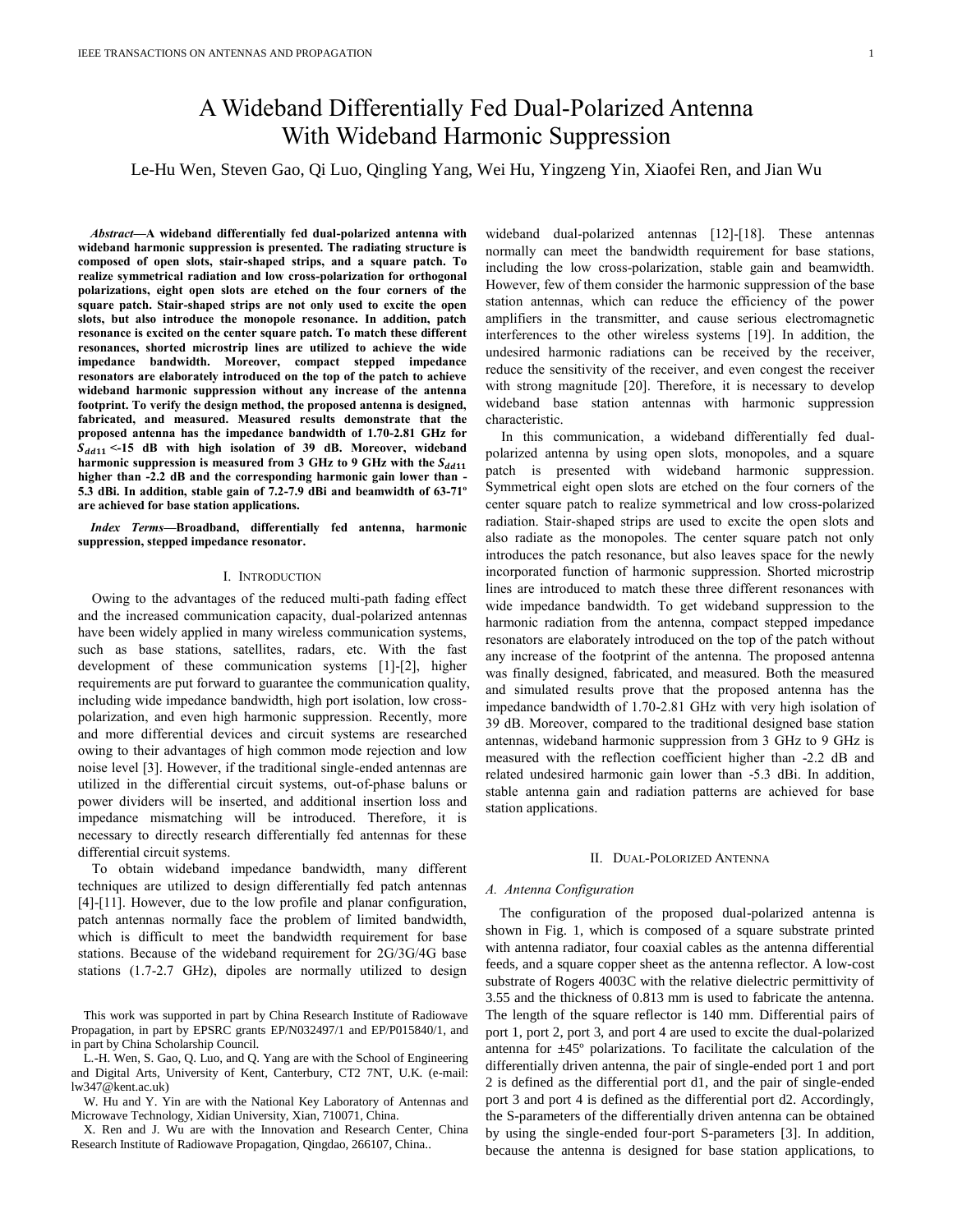

Fig. 1. Configuration of the proposed dual-polarized antenna. (a) Isometric view. (b) Top view of the antenna radiator. (c) Side view. (Detailed parameters of the proposed dual-polarized antenna: Lg=140 mm, L<sub>0</sub>=11.5 mm, L<sub>1</sub>=11.75 mm, L<sub>2</sub>=11 mm, L<sub>3</sub>=8.25 mm, L<sub>4</sub>=20 mm, L<sub>5</sub>=6 mm, L<sub>6</sub>=16 mm, L<sub>7</sub>=4 mm, w<sub>1</sub>=0.4 mm, w<sub>2</sub>=2 mm, w<sub>3</sub>=2 mm, H=33 mm.)

analyze the radiation patterns for  $\pm 45^{\circ}$  polarizations, the xz plane in the figure is defined as the horizontal plane (H-plane), and the yz plane is defined as the vertical plane (V-plane).

Fig. 1 (b) shows the details of the antenna radiator on the top and bottom layers of the substrate. In the figure, the top layer is depicted in red color, and the bottom layer is depicted in green color. On the top layer, there are eight stair-shaped narrow strips, four narrow shorted strips, and four stepped impedance resonators. While on the bottom layer, there is a square patch connected by four T-shaped stubs. With the proposed configuration, three different resonances are developed. First, eight open slots formed by the T-shaped strips and the square patch are excited and radiate as the slot resonance. Then, stair-shaped narrow strips are utilized to feed the open slots and also radiate as the monopoles. In addition, the square patch at the center of the bottom layer is also resonated and radiated. To get the wide impedance bandwidth, four shorted microstrip lines are introduced to match the three different resonances to the feed coaxial cables. Furthermore, to suppress the harmonic radiations of the antenna, four compact stepped impedance resonators are elaborately integrated onto the top of the patch to achieve wideband harmonic 2



Fig. 2. Evolution process of the proposed differentially fed dual-polarized antenna. (a) Ant. 1. (b) Ant. 2. (c) Proposed antenna.



Fig. 3. Simulated results of the antennas in the evolution process. (a) Radiation patterns at 2.2 GHz in V-plane. (b) S-parameters.

suppression without any increase of the antenna footprint. Detailed working principles of the antenna will be discussed in the following sections.

Fig. 1 (c) shows the side view of the differentially fed antenna. Four coaxial cables are used to feed the antenna. Note that the outer conductors of the cables are soldered to the bottom square patch, while the inner conductors are soldered to the top feed microstrip lines. The height from the radiator to the reflector is 33 mm. All the simulation in this work are obtained from the 3D electromagnetic simulation software ANSYS HFSS. The detailed optimized parameters of the antenna are listed in caption of Fig. 1.

#### *B. Antenna Design*

It is normally difficult to realize symmetrical radiation for dualpolarization by using single open slot. Therefore, eight symmetrical open slots are etched on the four corners of a square patch to obtain symmetrical radiation pattern and also low cross-polarization. To illustrate the evolution process of the presented antenna, reference antennas in the evolution are shown in Fig. 2. In the figure, Ant. 1 in Fig. 2 (a) has two open slots, which are etched on the two opposite corners of the square patch. Two feed lines are orthogonally arranged for dual-polarization. In Fig. 2 (b), two more symmetrical open slots are added in Ant. 2. In Fig. 2 (c), eight open slots are etched on the four corners of the patch to obtain the entire structural symmetry as the proposed antenna, and the antenna is fed by the differential fed ports.

Fig. 3 shows the corresponding simulated radiation patterns and the S-parameters of the reference antennas in the evolution process. Although all the reference antennas are symmetrical in V-plane, unsymmetrical radiation patterns are still observed for Ant. 1 and Ant. 2 in V-plane. In Fig. 3 (a), Ant. 1 has the worst radiation patterns, including the unsymmetrical co-polarization and the poorest cross-polarization level. After incorporating the other two symmetrical slots for Ant. 2, the symmetry of the co-polarized radiation pattern is a little improved and the cross-polarization level is reduced to some extent. However, the radiation patterns of Ant. 1 and Ant. 2 are still worse than the proposed antenna. The main reason for these results is the strong reflections at the two input ports and the poor isolations between the two input ports for these two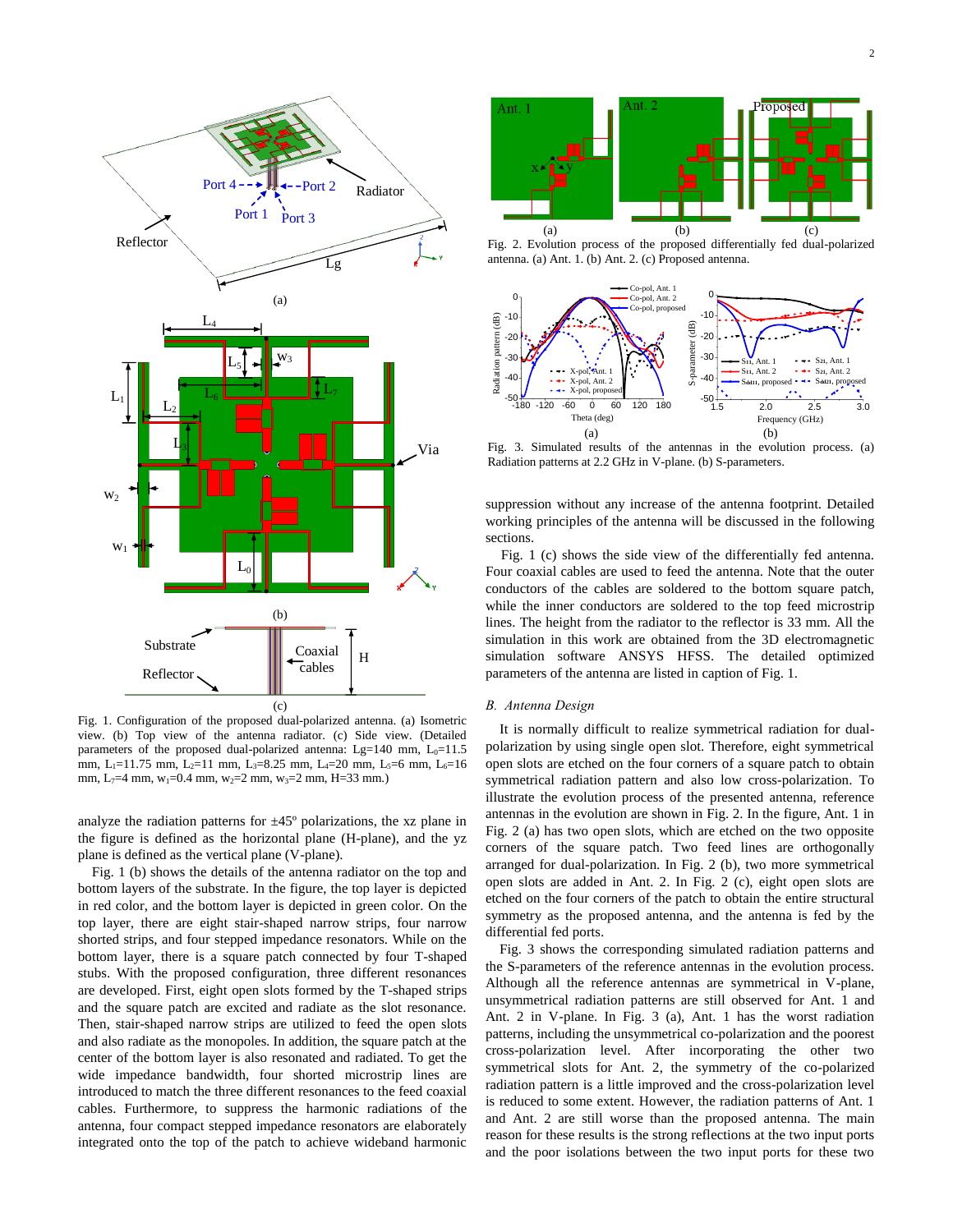

Fig. 4. Simulated  $S_{dd11}$  of the simplified reference antenna (Ant. 3).



Fig. 5. Current distributions of Ant. 3 at different resonant frequencies of the reference antenna. (a) 2.68 GHz. (b) 2.18 GHz. (c) 1.72 GHz.

reference antennas, and these S-parameters are shown in Fig. 3 (b). Compared to Ant. 1, worse isolation is observed for Ant. 2. This is caused by the strong coupling between the two radiating slots at the bottom right corner of the square patch. As for the radiation patterns in H-plane, they will be more seriously affected, including the asymmetry of the co-polarized radiation pattern and poor crosspolarization levels, which are caused by the asymmetry of the antenna structure in this plane. Therefore, to get symmetrical radiation patterns in both H-plane and V-plane, eight open slots are etched symmetrically on the four corners of the patch for the proposed antenna. By using the differentially fed method, orthogonal polarizations are excited with symmetrical radiation patterns and very low cross-polarization level in the broadside direction. Furthermore, the simulated S-parameters in Fig. 3 (b) also show that the proposed antenna has the high port isolation (>45 dB) and the low reflection coefficient (<-15 dB) with three reflection zeroes within the bandwidth (1.68-2.8 GHz).

#### *C. Multi-Resonance Characteristic*

The proposed antenna has the multi-resonance characteristic with three different resonances, including the open slot resonance, the monopole resonance, and the patch resonance. In the configuration of the antenna, eight symmetrical open slots are introduced at the four edges of the center patch. Eight stair-shaped strips working as the monopoles are used to excite the eight open slots. The center square patch is also elaborately excited by optimizing the parameters of the antenna. To illustrate the working principle of the three different resonances, a simplified reference antenna (Ant. 3) is investigated, and it is inset into Fig. 4. Different from the proposed antenna, four integrated stepped impedance resonators are removed from the top layer to clearly show the different resonances of the antenna. In addition, the antenna input ports are moved to the feed lines to directly reflect the input impedance of antenna. Other configuration parameters of Ant. 3 are the same as the proposed antenna. The simulated reflection coefficient of Ant. 3 is shown in Fig. 4. Three reflection zeroes are clearly observed at 1.72 GHz, 2.18 GHz, and 2.68 GHz, and these different reflection zeroes represent three different resonances.



Fig. 6. Parameters study of the different resonances of the reference antenna. (a)  $L_1$ . (b)  $L_4$ . (c)  $L_6$ .

Fig. 5 shows the current distributions of Ant. 3 at these different resonant frequencies. In Fig. 5 (a) at 2.68 GHz, strong current distributions are mainly concentrated on the surfaces of the stairshaped monopoles, and this means the input energy is mainly radiated into the air by these monopoles. Therefore, the resonant frequency can be estimated by the length of the monopole, that is

$$
f_1 \approx \frac{c}{4(L_1 + L_2 + L_3)\sqrt{\varepsilon_{r1}}} \tag{1}
$$

In Fig. 5 (b) at 2.18 GHz, strong current distributions are found on the edges of the four open slot. Slot radiation mode is excited at this frequency. So the resonant frequency can be estimated by

$$
f_2 \approx \frac{c}{2(L_4 + L_5 + L_6)\sqrt{\varepsilon_{r2}}} \tag{2}
$$

In Fig. 5 (c) at 1.72 GHz, strong current distributions are mainly focused on the surface of the square patch. Therefore, patch mode is excited, and the resonance at this frequency is mainly determined by the square patch. The corresponding resonant frequency can be estimated by

$$
f_3 \approx \frac{c}{2(2L_6 + w_3)\sqrt{\varepsilon_{r3}}} \tag{3}
$$

In equations  $(1)-(3)$ , *c* is the light velocity in the free space, and  $\varepsilon_{r1}$ ,  $\varepsilon_{r2}$ , and  $\varepsilon_{r3}$  are the effective dielectric permittivities for the monopoles, the slots, and the patch, respectively. Note that the collective current direction on the stair-shaped monopoles shown in Fig. 5 (a) and four open slots shown in Fig. 5 (b) is in the  $\varphi=+45^{\circ}$ direction, which is realized for the +45° polarization. Whereas in the  $\varphi$ =-45° direction, currents directions are opposite, and radiations from these opposite currents are cancelled in the far-field. Therefore, a low cross-polarization level can be expected for the proposed antenna.

To illustrate the effects of the different antenna parameters on the antenna performance of the different resonances, parameters of  $L_1$ ,  $L_4$ , and  $L_6$  are studied in Fig. 6 according to the equations in (1)-(3). As shown in Fig. 6 (a), when the length of the monopole  $L_1$  becomes longer, it is can be observed that the monopole resonance at the higher frequency moves to lower frequency, whereas the other resonances almost keep unchanged. In Fig. 6 (b), when the length of the open slot  $(L_4)$  grows longer, the slot mode at the center frequency also moves to lower frequency. The resonances for the monopole mode and the patch mode are almost unaffected.

When studying the parameter of  $L_6$  for the patch mode in Fig. 6 (c),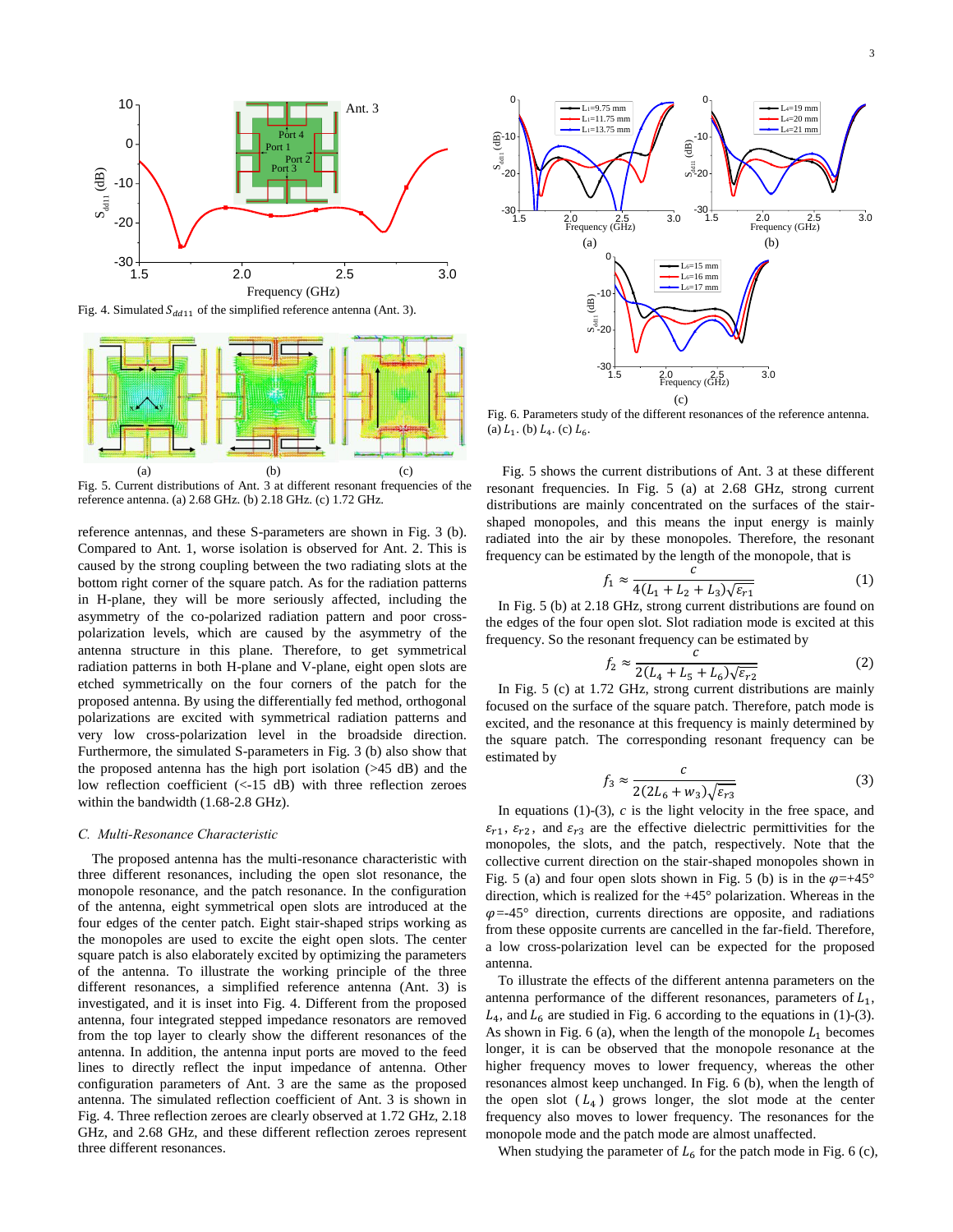

Fig. 7. Study of the effect of the shorted microstrip lines on the performance of the impedance bandwidth for Ant. 3. (a) With and without the shorted microstrip lines. (b) Variation as the length of the shorted microstrip lines. 1.5 2.0 2.5 3.0

the variation of the curves is a little complicated. As the increase of the length of  $L_6$ , the lower resonance for the patch mode moves to the lower frequency, while other resonances are affected by the change of  $L<sub>6</sub>$ . The center resonance for the slot mode slightly shifts to the lower frequency due to the increase of the open slot length. The higher resonance for the monopole mode also shifts to the lower frequency due to the increase of the equivalent electric length for  $L_3$ , which is printed on the top of the patch. This can also be demonstrated by (1)-(3), when  $L_6$  is changed, both  $f_2$  and  $f_3$  are affected. Therefore, as the change of the patch mode, both the slot mode and the monopole mode will be affected.

#### *D. Impedance Matching*

To match the three different resonances well with characteristic impedance of the differentially fed coaxial cables, shorted microstrip lines are introduced to tune the input impedance of the antenna. Fig. 7 shows the effect of the shorted microstrip lines on the impedance bandwidth of the antenna. In Fig. 7 (a), when the shorted microstrip lines are removed from the antenna, it is observed that one reflection zero is disappeared on the curve with narrowed impedance bandwidth due to the mismatching between the antenna radiator and the feeding cables. Furthermore, the first reflection zero shifts to the upper frequency, and the reflection coefficient at the center band is also affected and deteriorated.

To extensively investigate the variation of the length of the shorted lines, different shorted strip length of  $L_0$  are studied. As shown in the smith chart in Fig. 7 (b), with the increase of the length, the inductance produced by the shorted microstrip line grows bigger. This means more inductance is shunted to the input port. Therefore, the smith curve is moved to the inverse direction of the inductive region as the increase of the length. As shown in the smith chart, when  $L_0$  is selected as 11.5 mm, a widest impedance bandwidth is obtained for the antenna, and the smith curve of Ant. 3 within the VSWR=1.5 circle is from 1.63GHz to 2.77 GHz.

#### *E. Harmonic Suppression*

Thanks to the center radiating patch, compact stepped impedance resonators can be elaborately integrated on the top of the patch. Fig. 8 shows the detailed configuration of the stepped impedance resonator. The stepped impedance resonator is composed of a high impedance microstrip line with the width of  $w_5$  and length of L<sub>9</sub>, and a low impedance microstrip line with the width of  $W_4$  and length of L8. By using the stepped impedance resonator, an elliptic function lowpass filter can be realized with two attenuation poles [21]-[22]. Fig. 9 shows the filtering response of the integrated lowpass filter. As shown in the figure, the simulated reflection coefficient from 1.7 GHz to 2.7 GHz is lower than -20 dB. Two attenuation poles are obtained at 4.5 GHz and 7 GHz. The simulated suppression for the lowpass filter from 4.1 GHz to 8.1 GHz is higher than 15 dB.



Fig. 8. Configuration of the stepped impedance resonator based lowpass filter. (Detailed parameters: L<sub>8</sub>=5 mm, L<sub>9</sub>=8 mm, w<sub>4</sub>=2.5 mm, d<sub>1</sub>=0.3 mm.)



Fig. 9. Filter response of the stepped impedance resonator based lowpass filter.



Fig. 10. Simulated  $S_{dd11}$  and peak realized gain of the proposed antenna and Ant. 3.

Fig. 10 compares the simulated  $S_{dd11}$  and peak realized gain of the proposed antenna with Ant. 3. As shown in the figure, Ant. 3 has many undesired harmonic resonances and radiations. Harmonic resonances of Ant. 3 can be observed at around 4.1 GHz, 5.5 GHz, 7.15, and 7.6 GHz. Correspondingly, the peak realized gains at these frequencies are found with high values, which are greater than 5 dBi. To reduce the antenna harmonic radiation, compact stepped impedance resonators are elaborately integrated into the proposed antenna without any increase of the antenna footprint. After the stepped impedance resonators are integrated into the antenna, the higher order harmonic resonances and radiations are greatly suppressed. Referring to the simulated results in Fig. 9, high suppression can be found at the frequencies of the two deep attenuation poles. Combining with the multi-resonance characteristic of Ant. 3, improved wideband harmonic suppression can be observed in this figure. Strong reflection is achieved from 3 GHz to 9 GHz for the antenna with the simulated  $S_{dd11}$  > -1.46 dB. In addition, the gain over the whole harmonic frequency band is lower than -5.1 dBi. Three octave harmonic suppression is achieved by elaborately integrating the stepped impedance resonators into the antenna.

#### III. RESULTS AND DISCUSSION

*A. Antenna Verification*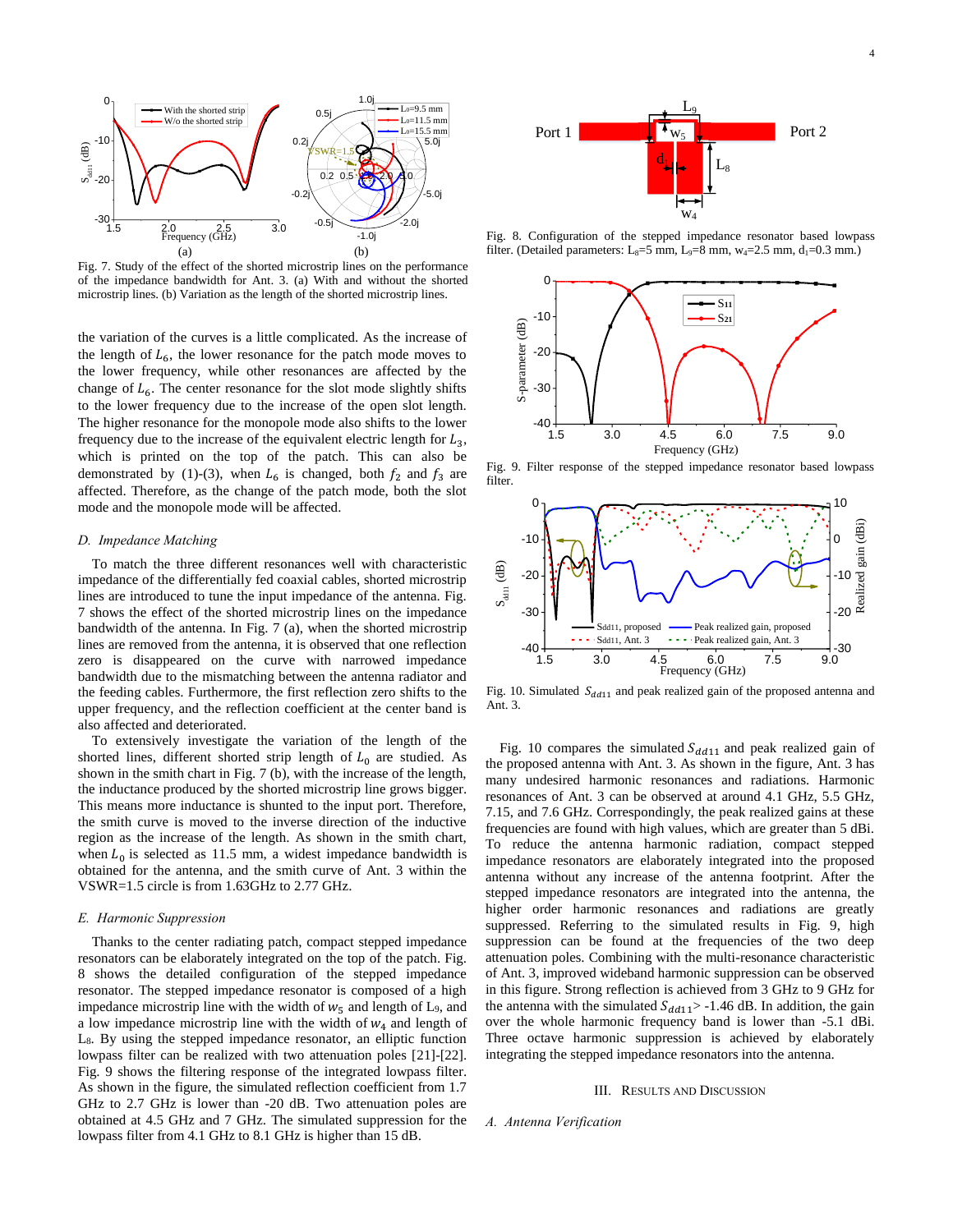

Fig. 11. Measured and simulated S-parameters of the proposed differentially fed dual-polarized antenna.



Fig. 12. Measured and simulated normalized radiation patterns of the proposed antenna in H-plane when differential port d1 is excited.

The proposed differentially fed dual-polarized antenna was fabricated and measured at the University of Kent. The photograph of the fabricated prototype of the antenna is inset into the right of the Fig. 11. In the figure, both the measured and simulated S-parameters of the prototype are shown for a good comparison. The measured impedance bandwidth for  $S_{dd11}$  and  $S_{dd22}$  lower than -15 dB is from 1.70 GHz to 2.81 GHz. Owing to the symmetry of the antenna, very high isolation is measured within the whole operation band, which is higher than 39 dB. Furthermore, three octave high harmonic suppression is achieved with the measured  $S_{dd11}$  and  $S_{dd22}$  higher than -2.2 dB from 3 GHz to 9 GHz. Good agreement can be observed between the simulated and measured results. Small differences between the simulated and measured results are mainly caused by the fabrication and solder errors of the feed cables.

Fig. 12 shows the measured and simulated normalized H-plane radiation patterns when differential port d1 is excited at 1.7 GHz, 2.2 GHz, and 2.7 GHz. Owing to the symmetry of the antenna, only Hplane radiation patterns are given in the figure. As can be seen in the figure, the measured radiation patterns agree well with the simulated radiation patterns. The measured cross-polarization level is 29 dB lower than co-polarization in the broadside direction and 23 dB lower in the  $\pm 30^{\circ}$  directions. The measured front to back ratio is



Fig. 13. Measured and simulated HPBW and peak realized gain of the proposed differentially fed dual-polarized antenna.

| <b>TABLE I</b><br><b>COMPARISON OF THE REFERENCE ANTENNAS</b> |                         |                 |                   |                             |                                      |
|---------------------------------------------------------------|-------------------------|-----------------|-------------------|-----------------------------|--------------------------------------|
| Ref.                                                          | Bandwidth               | Height          | Isolation<br>(dB) | $S_{11}$ of the<br>Harmonic | Gain of the<br>Harmonic<br>Radiation |
| $[12]$                                                        | 52%<br>1.7-2.9 GHz      | $0.27\lambda_0$ | 36.3              | N.G.                        | N.G.                                 |
| $[13]$                                                        | 48%<br>1.68-2.74 GHz    | $0.24\lambda_0$ | 35                | N.G.                        | N.G.                                 |
| [14]                                                          | 45%<br>$1.7 - 2.75$ GHz | $0.3\lambda_0$  | 38                | N.G.                        | N.G.                                 |
| $[15]$                                                        | 45%<br>1.71-2.69 GHz    | $0.4\lambda_0$  | 39                | N.G.                        | N.G.                                 |
| [23]                                                          | 7%                      | 0.508<br>mm     |                   | $>2.5$ dB<br>3.5-12 GHz     | N.G.                                 |
| [24]                                                          | 8.4%                    | 1.57<br>mm      |                   | $>2.5$ dB<br>5.2-13 GHz     | N.G.                                 |
| [25]                                                          | 8.42%                   | 0.8<br>mm       |                   | $>2.8$ dB<br>3-10 GHz       | N.G.                                 |
| $[26]$                                                        | 13.9%                   | 1.8<br>mm       |                   | $>$ -4.2 dB<br>$3-9$ GHz    | N.G.                                 |
| This work                                                     | 49%<br>1.70-2.81 GHz    | $0.25\lambda_0$ | 39                | $>-2.2$ dB<br>$3-9$ GHz     | $<$ -5.3 dBi<br>$3-9$ GHz            |

higher than 16 dB. Fig. 13 shows the measured HPBW and peak realized gain of the antenna. The measured HPBW varies from 63º to 71º within the half-power bandwidth. Stable antenna gain is also achieved within the bandwidth, which varies from 7.2 dBi to 7.9 dBi. Most importantly, wideband harmonic radiations form 3 GHz to 9 GHz are suppressed with the maximum harmonic gain lower than - 5.3 dBi.

#### *B. Comparison*

Table I compares the presented antenna with the recently published antennas. In the table,  $\lambda_0$  is the free space wavelength at the center operation frequency. Dual-polarized antennas in [12]-[15] are designed for 1.7-2.7 GHz base station applications by using crossed dipoles, dual-dipoles, or the multi-dipoles for wideband operations. Note that the antenna in [15] has the highest port isolation, but its profile is also the largest. As the development of the wireless communication systems, more and more military and commercial wireless devices are increased in the realistic environment. If the harmonic radiations are not considered, serious interferences and congestions will be caused to affect each other's operation. To the authors' knowledge, few of these base station antennas are concerned about the harmonic radiations.

Designs in [23]-[26] are the single-polarized antennas, so there are no port isolations. For the harmonic suppression, normally only